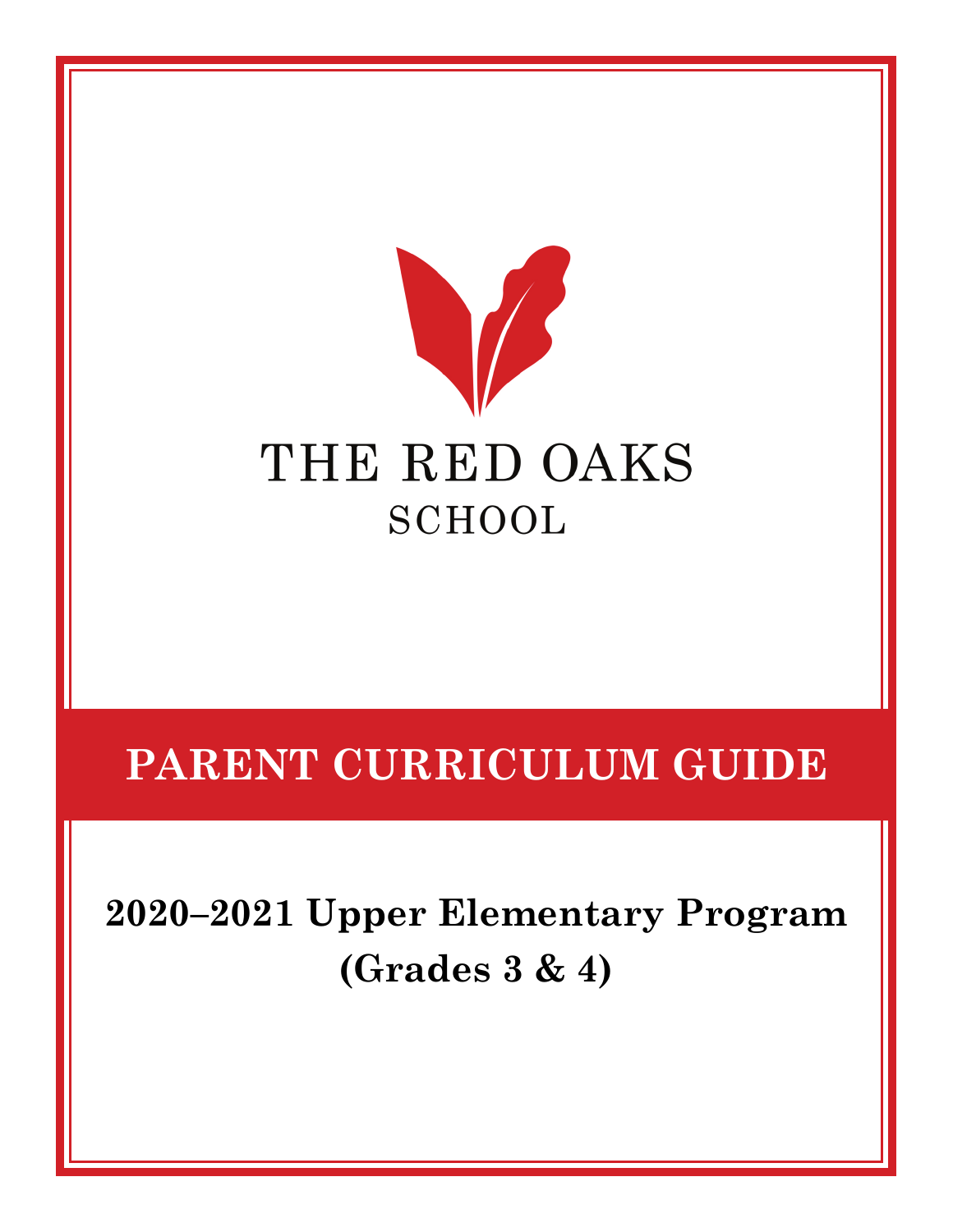# **Upper Elementary at The Red Oaks School**

The Upper Elementary experience at ROS serves as a bridge between the ROS Montessori-influenced experience and the ROS Middle School's IB curriculum. Maria Montessori concluded that students at this age were continually attempting to answer questions regarding the world as nature created it and culture as humankind has defined it. This is the very essence of the ROS Montessori/International Baccalaureate combination. The Upper Elementary program is the capstone of the ROS student's Montessori experience.

The commitment to each individual student's academic potential continues to be paramount. At the same time, collaborative experiences hold a special place in the Upper Elementary grades. Picture students alongside each other learning how to translate their individual skill set within a working group. This is the essence of grades 3 and 4 at ROS.

Student inquiry is the "secret ingredient" in the Upper Elementary at ROS and teachers carefully plan to provide an integrated experience full of opportunities for students to initiate their own course of study. In each classroom, students are reading and writing to develop their literacy skills. Teachers from each discipline work together to formally create a curriculum that demonstrates this type of deliberate integration. The curriculum has breadth enough to allow students to pursue studies in areas of personal interest as well.

The course of study draws from a variety of current, researched educational resources. ROS teachers and administration consistently evaluate curricula to ensure it is effective, motivating, and consistent with the school's commitment to the "whole child," a phrase used to express Montessori's belief that education must address not only the student's academic needs, but their social and physical needs as well. In concert with Montessori practice and the ROS student's previous experience, teachers continue to serve as models, often thinking aloud or demonstrating concepts in an effort to "show" rather than "tell," but students also have opportunities to serve as models and leaders. Collective and small groups of students work toward common goals ensuring students become comfortable with the nuances of group dynamics.

The daily schedule is designed to provide focused, uninterrupted academic periods to enable students to delve deep into their studies, completing integrated projects that reflect both their individual learning and their collaborative efforts. Students move between three classrooms each with its own subject-specialist teacher. By using "period" scheduling students improve their organizational skills and develop flexibility. Music, Art, Spanish, Yoga, and Physical Education are all important elements of the program as well.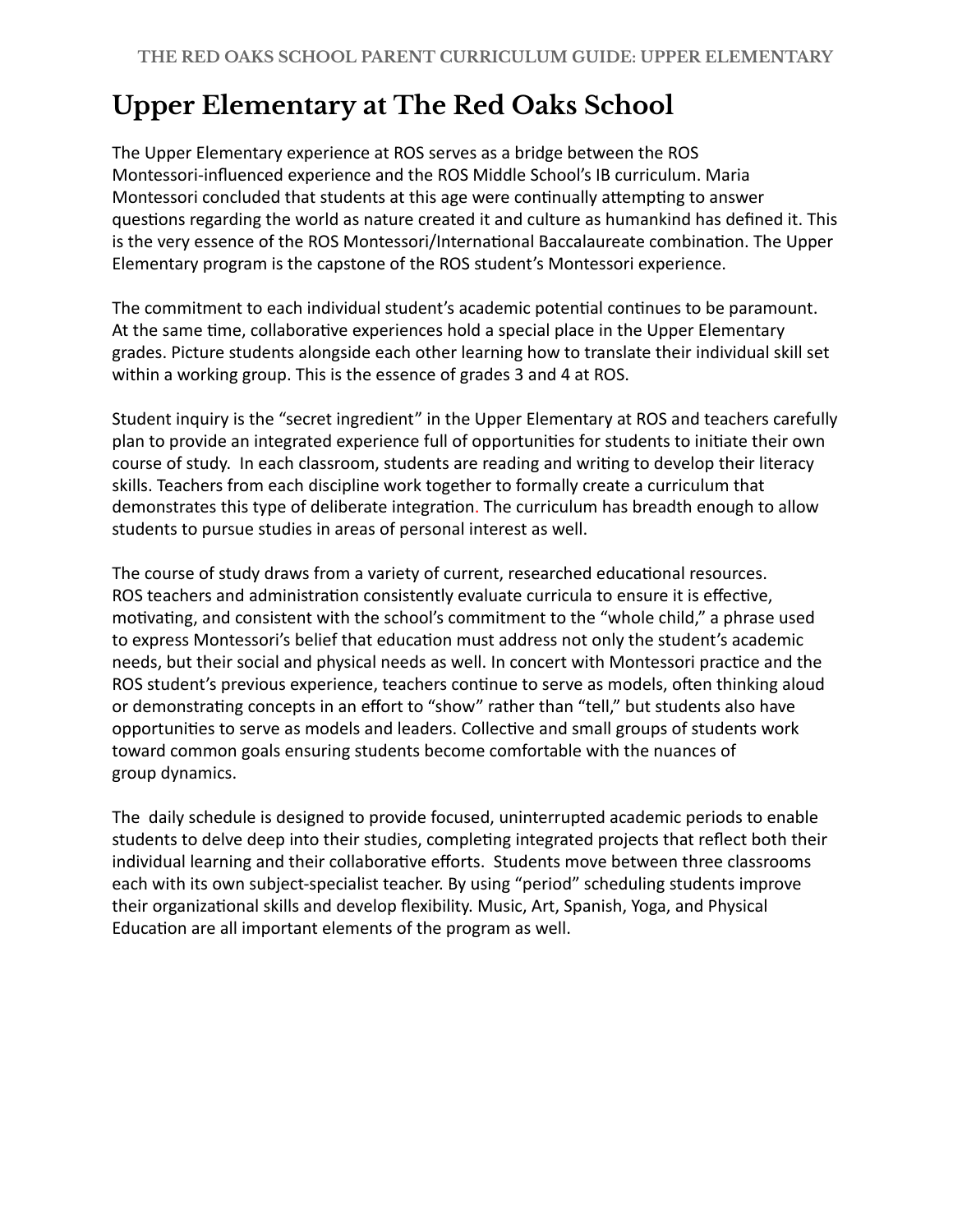#### *Specific Areas of Study:*

#### **Language Arts**

Language Arts at ROS includes comprehensive instruction in reading, writing, word study, and vocabulary. The ROS Upper Elementary curriculum is based on elements of Columbia Teachers College's Reading and Writing Workshop and incorporates the use of *Thinking Maps*<sup>®</sup> and Judith Hochman's *Teaching Basic Wring Skills.* The workshop structure fosters independent, capable readers and writers through an "I do, We do, You do" approach. First, the teacher introduces a specific strategy and then models it for the whole class or small group. Then, students have repeated opportunities to work together in small groups or partnerships to practice the new strategy. Eventually, students begin to use the strategy independently with ongoing teacher support until they have internalized the skills and it becomes an automatic part of the reading and writing process. While both Third and Fourth Graders complete the same type of reading and writing assignments in an integrated multi-age classroom, each student is learning and growing at their own pace. The teacher provides ongoing support and feedback as students develop into fluent readers and writers. Instruction at ROS is highly personalized to the needs of the students. The teacher continually conducts purposeful assessments to ensure each student is challenged appropriately and that academic groups engage and inspire students. Regular individual teacher/student conferencing and teacher reviews of student work are formative assessments, which shape the curriculum.

This year we will seek to answer the essential question, "How Do Authors Influence Their *Readers? An In Depth Study of How Authors Persuade, Inform, and Entertain.* Throughout each unit students will thoroughly examine techniques and strategies of each form of reading and writing. This year begins with students embarking on an author study of Patricia Polacco, noting story elements and how the author entertains through creating connections between characters and problems in multiple texts. Students will also launch a journalism study. Through writing an Upper Elementary newspaper, students will take stories that are applicable to their lives and integrate them with their non-fiction text structure knowledge. By studying folktales and the fantasy genre, we will examine how authors use complex plots and characters to both entertain and inform. Upper Elementary learners will continue to study poetry and analyze how poets persuade, inform, and entertain their readers.

During Grades 3 and 4, students' reading skills pass a developmental milestone. Upper Elementary is a time in which the students not only "learn to read", but "read to learn". Students' reading levels are formally assessed several times a year. Using the *Fountas and Pinnell Benchmark Assessment System* , students are evaluated in a comprehensive process that examines their fluency and comprehension. These results are shared with the student and the student uses this information to craft personal goals. The Language Arts teacher makes a point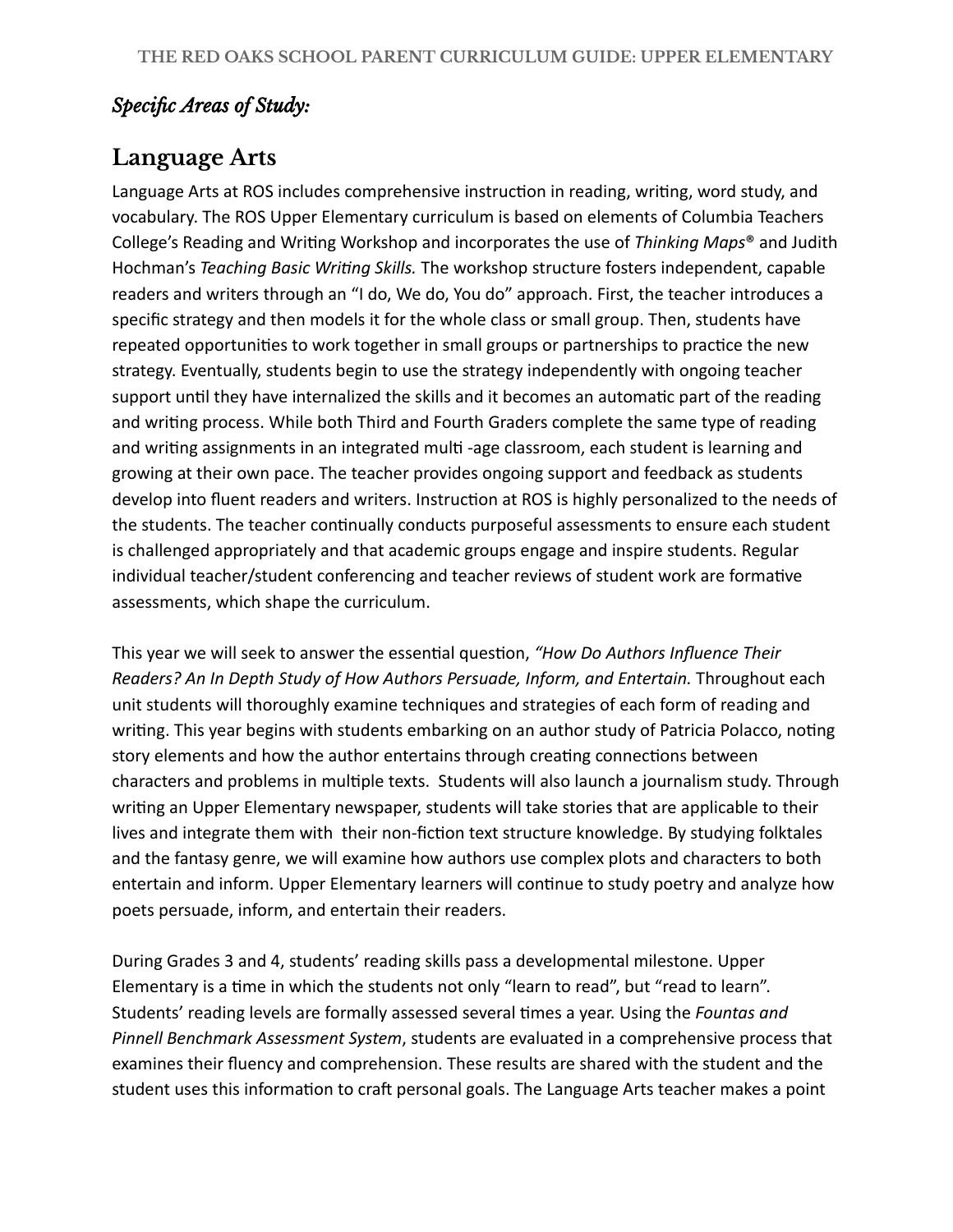not only to know each student's reading skills, but also their reading interests so they can help the students find joy in reading.

The Reading Workshop curriculum model recognizes the importance of student engagement. The curriculum is designed to encourage meaningful interactions between students and the texts they are reading as well as a community of readers. In Reading Workshop, the teacher thoughtfully selects texts that illustrate a particular strategy or concept. These texts are used for explicit instruction of genre characteristics and specific strategies. During group "Think Alouds", the teacher and students collectively analyze texts using the introduced strategy and new content-specific vocabulary.

Independent reading of appropriately leveled books is a core component of Reading Workshop. The 3rd/4th grade Language Arts classroom has a leveled classroom library. Based on their assessment results, students are invited to select texts for themselves at a "just right" reading level to read at both school and home. Since exposure to a wide variety of literature and high interest nonfiction is important to the students' growth as readers, the teachers also provide guidance regarding book choices.

By routinely reading books of their choice, students develop proper reading habits, increase their reading stamina, and learn how to transfer skills from reading lessons to the context of authentic books. Students read at their own pace, moving ahead or rereading as necessary. The teacher assigns activities for independent reading that guide students on how to apply explicitly-taught reading strategies to their independent reading. Students communicate their thinking about reading through a wide variety of written and spoken comprehension activities, many of which involve partnership or group work. During Reading Workshop students frequently share their thinking with their assigned reading partner and other students. Their rich reflections and discussions with the teacher and peers go beyond right and wrong answers to basic comprehension questions. Upper Elementary students are active and engaged readers that develop a lifelong ability to comprehend, question and wonder as they read.

Writing is a daily part of the Upper Elementary classroom as students develop the stamina and written expression skills. The 3rd/4th grade curriculum is a fusion of the Writers Workshop model and the evidence based *Teaching Basic Wring Skills* program. The beginning of the year focuses on building linguistic complexity. By learning the parts of a sentence and how to craft a simple and a complex sentence, students have the building blocks to compose well-written paragraphs. Students learn that writing improves by following a multi-stage writing process that includes brainstorming, planning, drafting, revising, and editing. This process is repeated within every unit of study in writing. Through explicit modeling of each stage in the process of writing and consistent classroom procedures, students internalize the sequence of steps necessary to compose rich and coherent compositions.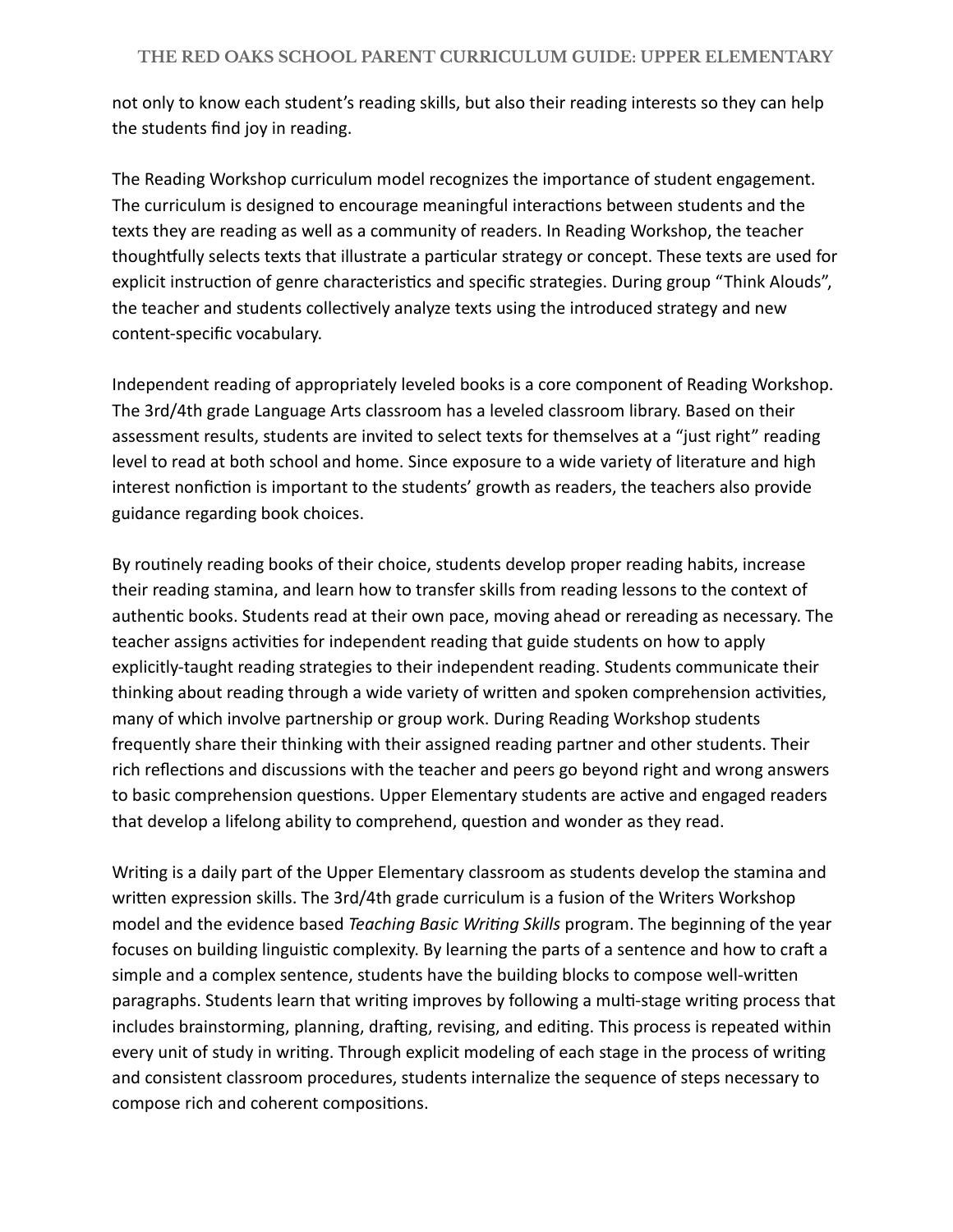#### **THE RED OAKS SCHOOL PARENT CURRICULUM GUIDE: UPPER ELEMENTARY**

The teacher consistently models rich and coherent writing and shares examples of successful student work to inspire others. Students use the *Thinking Maps* ® they have used since Kindergarten to plan their writing pieces and the use of *Thinking Maps*<sup>®</sup> as a planning tool is demonstrated within every genre presented. For example, a Multi - Flow Map showing cause and effect helps students organize their reasons and results in preparation for a personal essay or writing a personal narrative. *Thinking Maps<sup>®</sup>* are a way to explicitly teach different text structures in a way that is segmented and understandable to a variety of learning styles, especially visual learners.

Throughout the writing program, students' final writing assignments for each unit are assessed with the use of scored writing rubrics. Students are exposed to the writing rubric and goals at the onset of the assignments, so that they are fully aware of the expectations of each written piece. The teacher shares and discusses assessment results with the students so they are aware of the strengths and areas to improve. Furthermore, self-assessment also drives each student's journey as they think metacognitively about themselves as writers and set personalized goals. Students keep portfolios of their scored pieces and subsequent work to show at their parent conferences. The entire class celebrates their accomplishment at the end of a unit with a "Publishing Party," in which an authentic audience of students and/or teachers reads the final published compositions and provides positive feedback.

This year students will engage in word study using Words Their Way *® .* A developmentally based approach to word study, Words Their Way<sup>®</sup> incorporates the study of phonics, spelling, and vocabulary instruction. Since word knowledge is developmental, students explore how the understanding of word structure at the alphabetic, pattern, and meaning levels successively build upon one another. By focusing on a specific sort each week, students interact with new words in efficient, fluent, and meaningful ways. Students are empowered with their knowledge of word patterns and apply multiple strategies to decode and encode unfamiliar words. In order to promote the transfer of skills acquired in Word Study, instructional groups are small and will meet individually with the teacher. Spelling practice will be completed through a workbook, teacher-created activities, and an online program. They will be assessed each week.

Vocabulary is an essential component of a balanced literacy program. Using an educational approach developed from Isabel J. Beck, Margaret G. McKeown, and Linda Kucan's *Bringing Words to Life*, students engage with a robust approach to vocabulary. Words are directly introduced and playful, critical thinking activities are practiced at multiple points during the week. By having to explain their thinking as they work through examples/non-examples, word associations, and word relationships, students create a context around the word and it becomes part of a network of their ideas.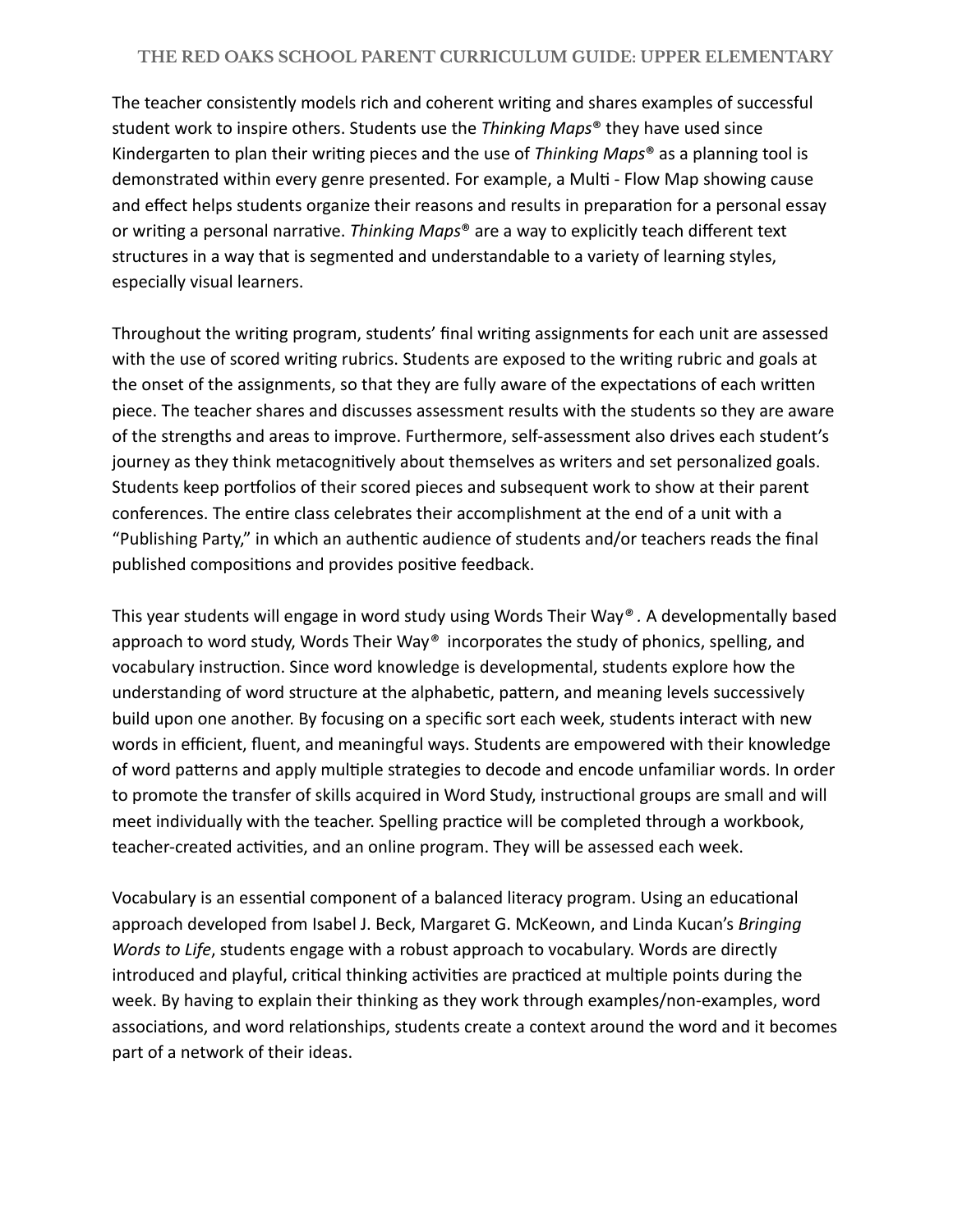\* *Thinking Maps* are tools that help students organize their thoughts, categorize, compare and contrast, sequence, and select per nent facts from all of the information they have collected about a particular subject. (See Cri cal Thinking sec on below).

## **Math**

The Red Oak's Upper Elementary Math program seeks to create young mathematicians by tapping into their intrinsic curiosity and fascination with math. Red Oak's aims for "mathematical proficiency," a broader instructional outcome than simple computational mastery. There are five strands of math proficiency that form the foundation of the program: conceptual understanding, procedural fluency, strategic competence, adaptive reasoning, and productive disposition. Students use a variety of problem solving techniques. They are encouraged to think deeply, use models, adapt methods, take risks, and ultimately enjoy math! The Upper Elementary Math curriculum is designed to ensure that students are confident in their understanding of skills and strategies necessary to matriculate to the pre-algebra courses the ROS Middle School offers.

Lessons predominantly follow the Math in Focus scope and sequence, a balanced curriculum that incorporates Common Core standards. The Red Oak's curriculum has been modified to provide a coherent sequence of topics that gives students time to master foundational topics, so little repetition is required the following year. A topic may be repeated from a previous year, but it will be studied in greater depth.

Students develop deep comprehension of mathematical concepts and operations by following a path to abstraction. Montessori materials are integrated seamlessly into the learning process. Students begin learning a computation strategy by working with "concrete" manipulatives to act out an operation. They continue their practice by drawing "pictorial" models of the problem. Finally, they learn to represent a problem in its most abstract form: a pencil-and-paper algorithm. Sophisticated Montessori materials are available in several forms of abstraction, allowing the teacher to individualize instruction to each student.

 $5x 398 = 1,990$ <br>  $5x 398 = 5x (400 - 2)$ <br>  $(5x400) - (5x2)$ <br>  $2000 - 10 = 1990$ 

Some highlights of the Singapore math program include its use of mental math strategies and bar modeling for problem solving. Specific Mental Math strategies (making tens, branching, le to right addition, compensation) are explicitly modeled and practiced in order to teach children how to break apart numbers and compute efficiently. Students use these strategies to carry out computational procedures flexibly and accurately.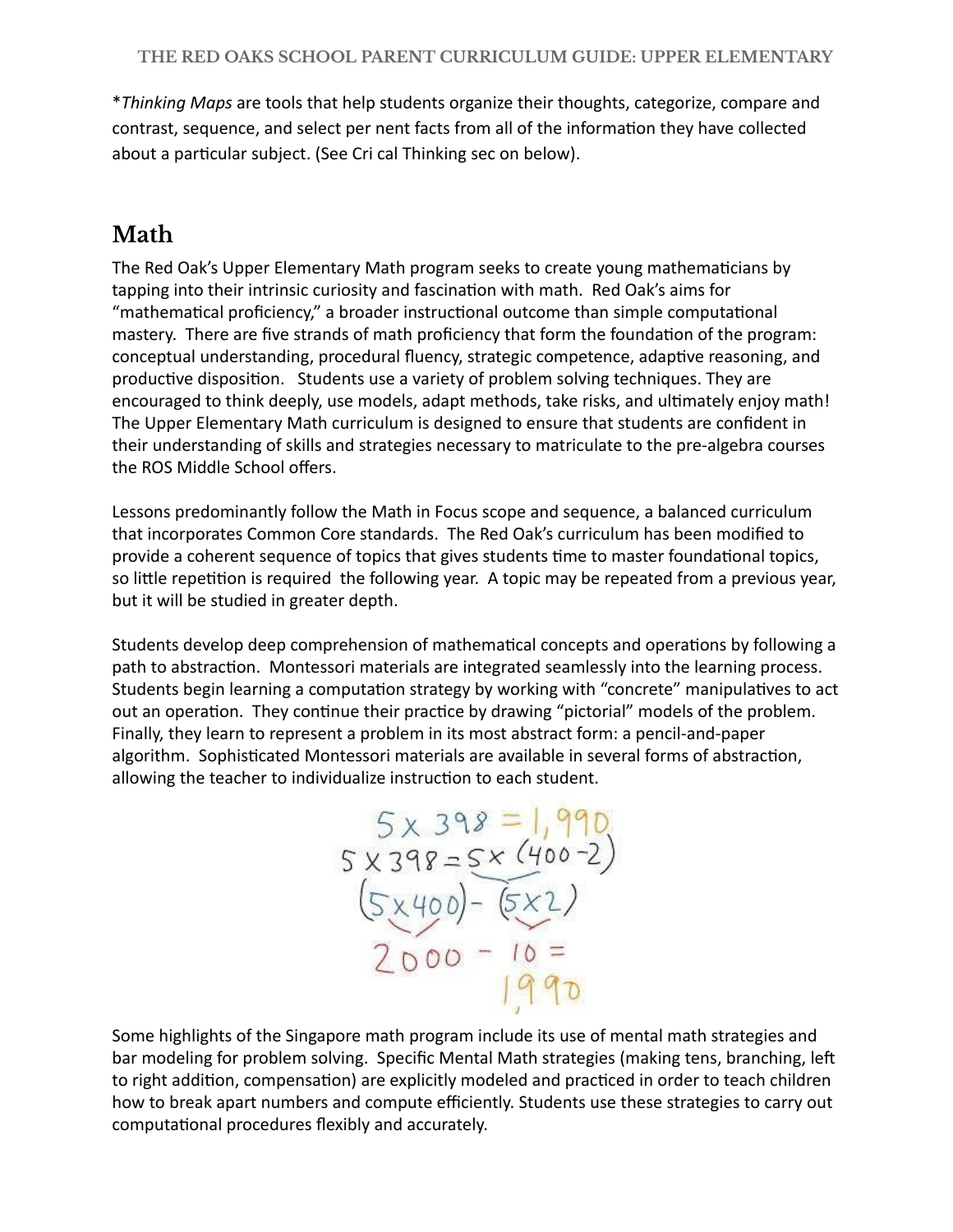Vida did 6 jumping jacks.<br>Maya did 4 times as many as<br>Vida and Alexa did 2 times  $\bigcap$ **8-Step** as many as Maya, How many **Singapore's Best Problem-Solving MATH** jumping jacks  $e<sup>11</sup>$ **Strategies** 25 25 Alexa JJ 25 15 N by Bob Hogan & Char Forsten 21

Model drawing is a strategy that helps students interpret and represent complex word problems. Students learn steps to understand a problem, and include important details by drawing a model. Dovetailing with Montessori philosophy, teachers act as "models" as they model the steps to small groups of students. Because the same steps are consistently applied, students are able to work independently to approach a wide variety of challenging problems.

The Upper Elementary program helps students appreciate the value of math by extending math experiences "beyond the book." Students work through challenging projects and homework assignments based on real-world mathematics problems in order to understand the value of the skills they are acquiring. In the process, they further develop their strategic competence and adaptive reasoning skills. On a daily basis, students are given critical thinking or problem solving tasks to reflect on, solve, write about, and discuss/debate. In addition to frequent model drawing practice, additional problem solving heuristics (guess and check, logical reasoning, finding patterns, etc.) are embedded in each unit of study to help students become confident and flexible problem solvers.

Red Oaks tracks students' growth frequently and consistently to ensure they are making appropriate progress. The teacher assesses formatively on a daily basis during group and individual practice. Through utilization of Math in Focus assessment, the teacher can check for

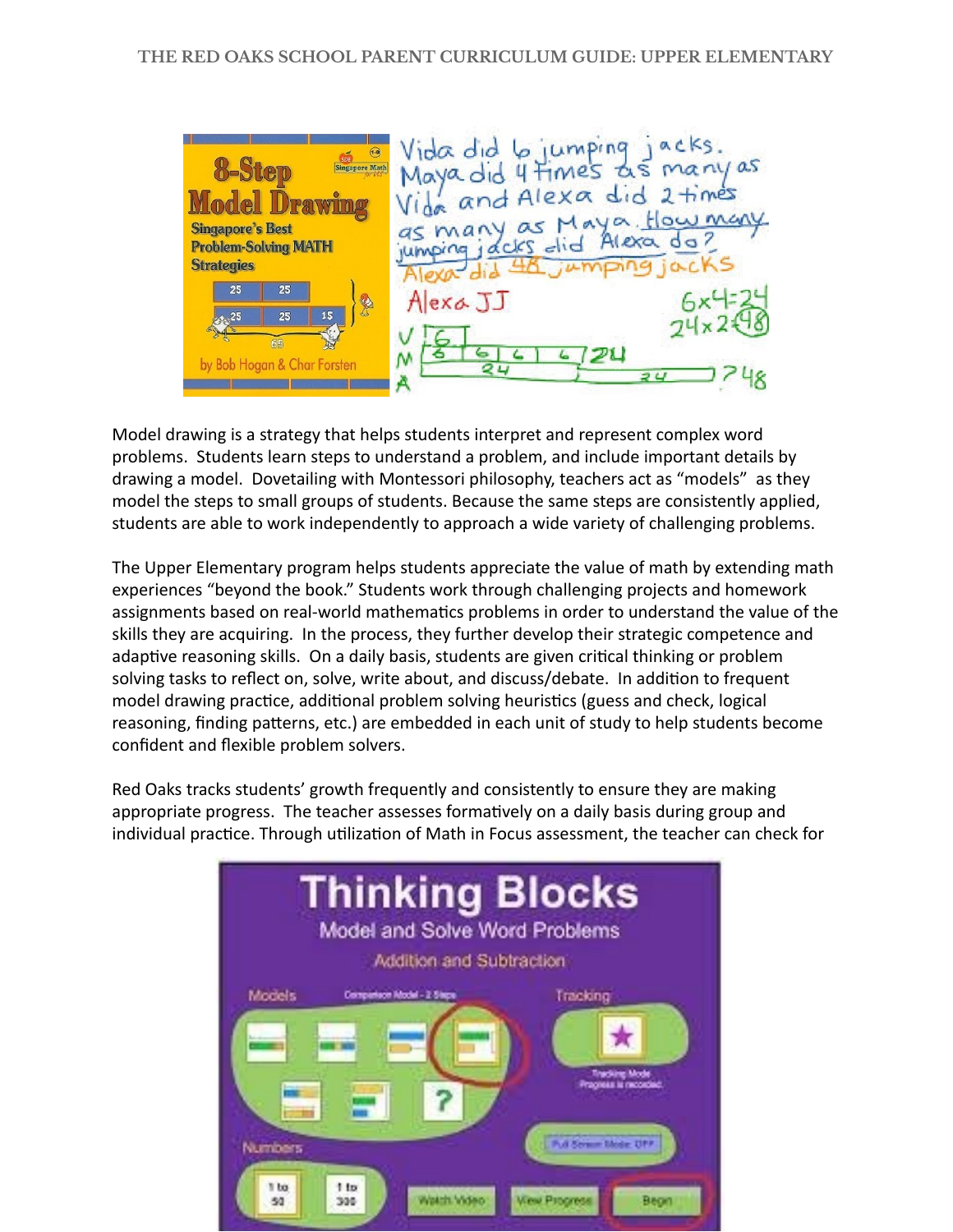summative unit understanding and to enrich and/or remediate lessons as appropriate. This individualization allows students to remain both challenged and inspired. Students tend to graduate from the Upper Elementary mathematics program with a productive disposition, inspired and confident in their mathematical thinking.

| Numbers to 10,000                        |
|------------------------------------------|
| Addition and Subtraction Problem Solving |
| Money                                    |
| Metric Measurement                       |
| Fractions                                |
| <b>Customary Measurement</b>             |
| Time and Temperature                     |
| Angles and Lines                         |
| <b>Two-Dimensional Shapes</b>            |
| Area and Perimeter                       |
| <b>Mental Math and Estimation</b>        |
| Multiplication                           |
| Division                                 |

#### **Grade 3 Math Topics Sequence: Grade 4 Math Topics Sequence:**

Place Value of Whole Numbers Estimation and Number Theory Whole Number Multiplication and Division Tables and Line Graphs Data and Probability Fractions and Mixed Numbers Decimals **Decimal Operations** Angles and Line Segments Squares and Rectangles Area and Perimeter Symmetry

#### **Critical Thinking**

At Red Oaks, critical thinking is an essential part of every academic subject. The School has adopted *Thinking Maps<sup>®</sup>*, a series of graphics that both encourage and record thinking. The maps are consistent visual patterns linked directly to eight specific thought processes. By visualizing their thinking, students create concrete images of abstract thoughts. These patterns help all students reach higher levels of critical and creative thinking -- essential components of effective and current educational practice. Schoolwide implementation establishes a common language for learning and sharing. Teachers model the use of maps across the curriculum and provide guided practice until student proficiency is reached. The maps are a daily part of classroom life and can be seen strewn across hallways and walls throughout the building.

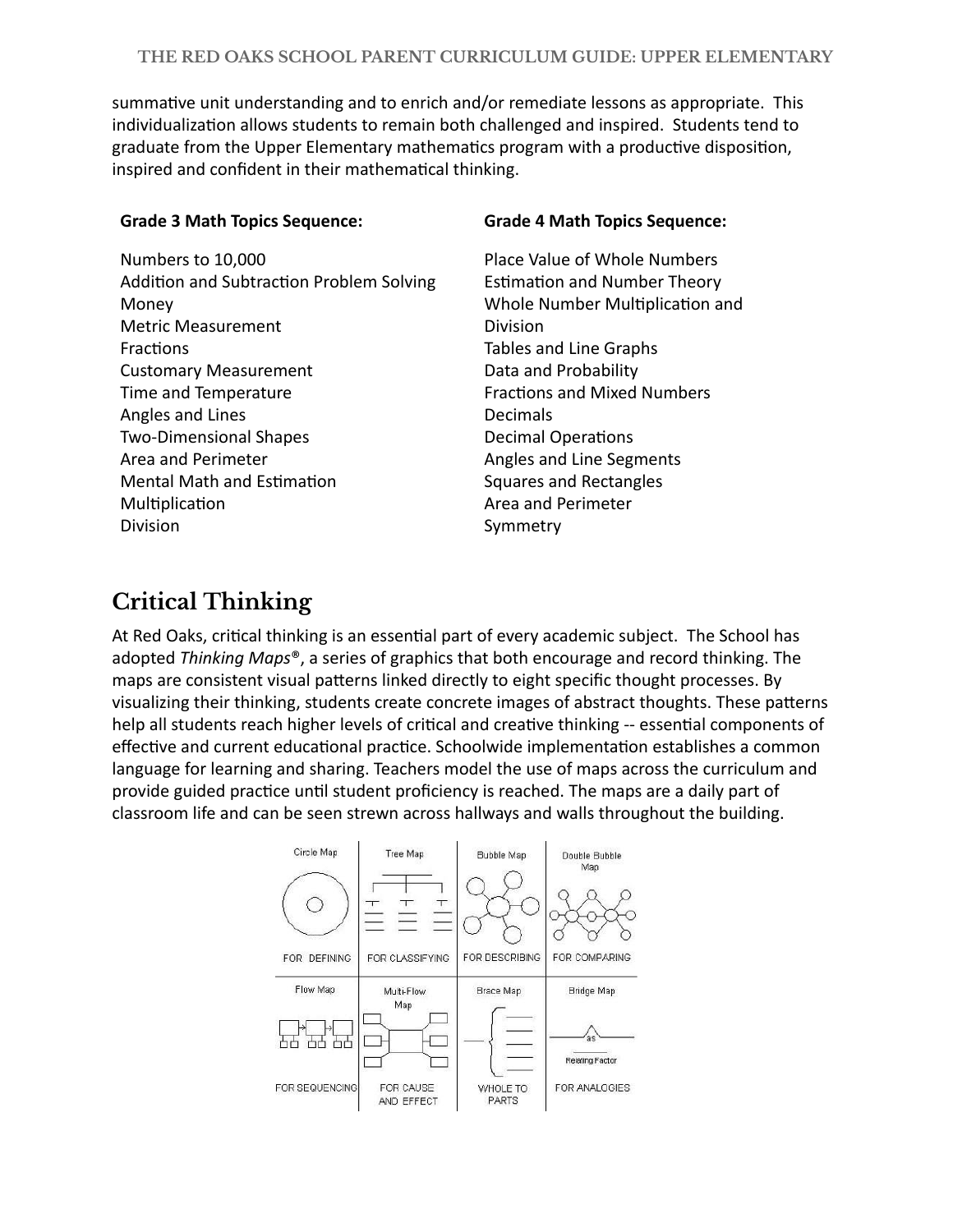Students' curiosity influences the curriculum as teachers adapt the course of study to address students' own questions. Students are helped to think about how to learn. Students become comfortable with open-ended discussions. They learn to express their opinions while listening and respecting other points of view.

#### **Science**

Science in the Upper Elementary classroom is inquiry-driven, student-centered, and collaborative. The science curriculum focuses on developing observation, measurement and inference skills. The students are constantly engaged in making connections to their world, and exploring patterns and cycles. The activities in science class are hands on, enabling the students to make discoveries for themselves in concert with teacher guidance.

According to the Next Generation Science Standards, students grades K-5 should begin to develop an understanding of the four scientific disciplinary core ideas:

- physical sciences
- life sciences
- earth and space sciences
- engineering, technology

| <b>Grade Level</b> | <b>Science Expectations</b>                                                                                                                                                                                                                                                                                                                                                                                                                                                                                                                              |
|--------------------|----------------------------------------------------------------------------------------------------------------------------------------------------------------------------------------------------------------------------------------------------------------------------------------------------------------------------------------------------------------------------------------------------------------------------------------------------------------------------------------------------------------------------------------------------------|
| 3                  | Students are able to organize and use data to describe typical weather conditions<br>expected during a particular season. By applying their understanding of<br>weather-related hazards, students are able to make a claim about the merit of a<br>design solution that reduces the impacts of such hazards.                                                                                                                                                                                                                                             |
| 3                  | Students are expected to develop an understanding of the similarities and<br>differences of organisms' life cycles. An understanding that organisms have<br>different inherited traits, and that the environment can also affect the traits that<br>an organism develops, is acquired by students at this level. In addition, students<br>are able to construct an explanation using evidence for how the variations in<br>characteristics among individuals of the same species may provide advantages in<br>surviving, finding mates, and reproducing. |
| 3                  | Students are expected to develop an understanding<br>of types of organisms that lived long ago and also about the nature of their<br>environments.                                                                                                                                                                                                                                                                                                                                                                                                       |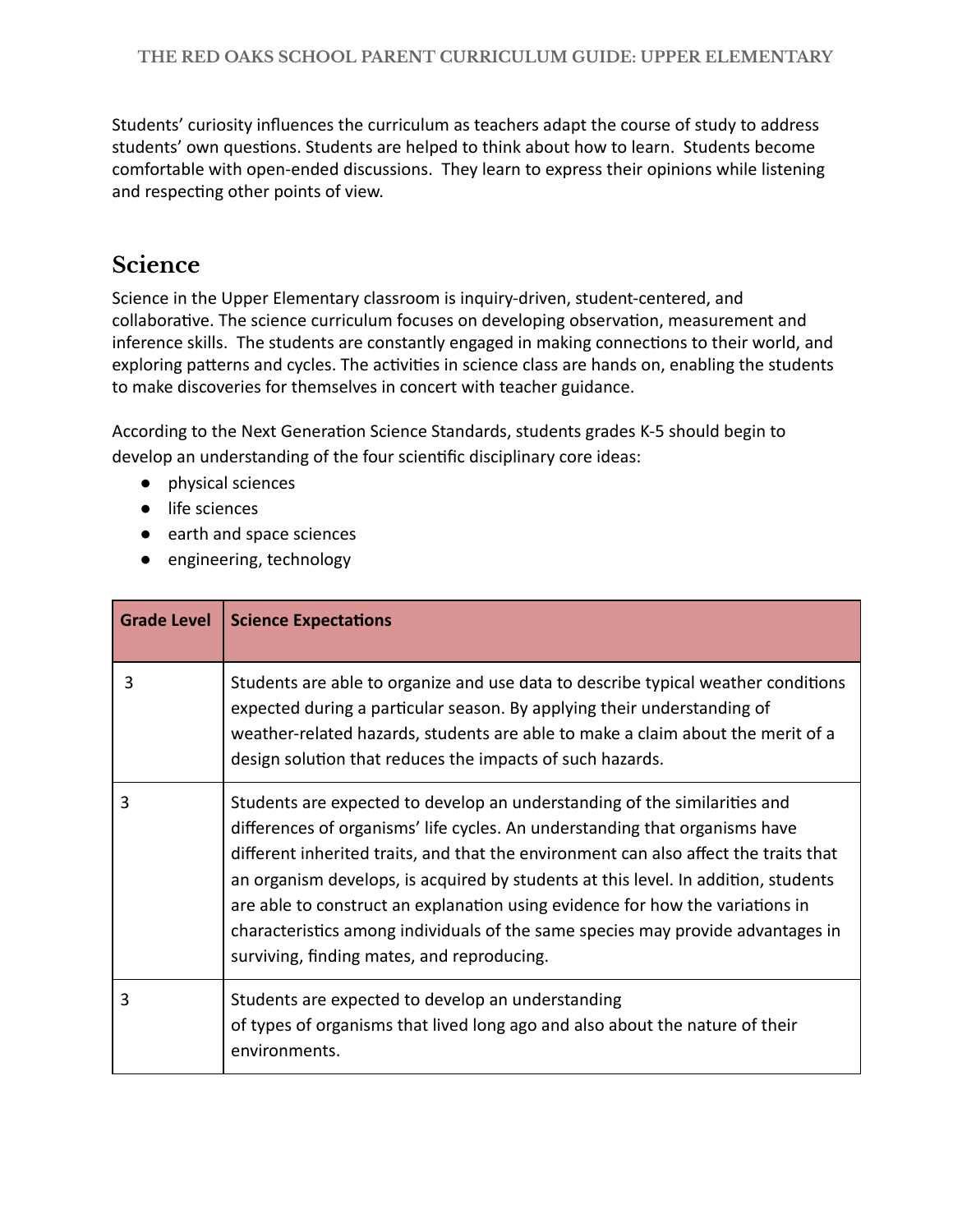| 3 | Students are expected to develop an understanding of the idea that when the<br>environment changes some organisms survive and reproduce, some move to new<br>locations, some move into the transformed environment, and some die.                                                                                                                                                                                                  |
|---|------------------------------------------------------------------------------------------------------------------------------------------------------------------------------------------------------------------------------------------------------------------------------------------------------------------------------------------------------------------------------------------------------------------------------------|
| 3 | Students are able to determine the effects of balanced and unbalanced forces on<br>the motion of an object and the cause and effect relationships of electric or<br>magnetic interactions between two objects not in contact with each other. They<br>are then able to apply their understanding of magnetic interactions to define a<br>simple design problem that can be solved with magnets.                                    |
| 3 | The crosscutting concepts of patterns; cause and effect; scale, proportion, and<br>quantity; systems and system models; interdependence<br>of science, engineering, and technology; and influence of engineering,<br>technology, and science on society and the natural world are called out as<br>organizing concepts for these disciplinary core<br>ideas.                                                                       |
| 3 | In the third grade performance expectations, students are expected to<br>demonstrate grade-appropriate proficiency in asking questions and defining<br>problems; developing and using models, planning and carrying out investigations,<br>analyzing and interpreting data, constructing<br>explanations and designing solutions, engaging in argument from evidence, and<br>obtaining, evaluating, and communicating information. |

| <b>Grade Level</b> | <b>Science Expectations</b>                                                                                                                                                                                                                                                                         |
|--------------------|-----------------------------------------------------------------------------------------------------------------------------------------------------------------------------------------------------------------------------------------------------------------------------------------------------|
| 4                  | Students are able to use a model of waves to describe patterns of waves in terms<br>of amplitude and wavelength, and that waves can cause objects to move.                                                                                                                                          |
| 4                  | Students are expected to develop understanding of the effects of weathering or<br>the rate of erosion by water, ice, wind, or vegetation. They apply their knowledge<br>of natural Earth processes to generate and compare multiple solutions to reduce<br>the impacts of such processes on humans. |
| 4                  | In order to describe patterns of Earth's features, students analyze and interpret<br>data from maps.                                                                                                                                                                                                |
| 4                  | Students are expected to develop an understanding that plants and animals have<br>internal and external structures that function to support survival, growth,<br>behavior, and reproduction.                                                                                                        |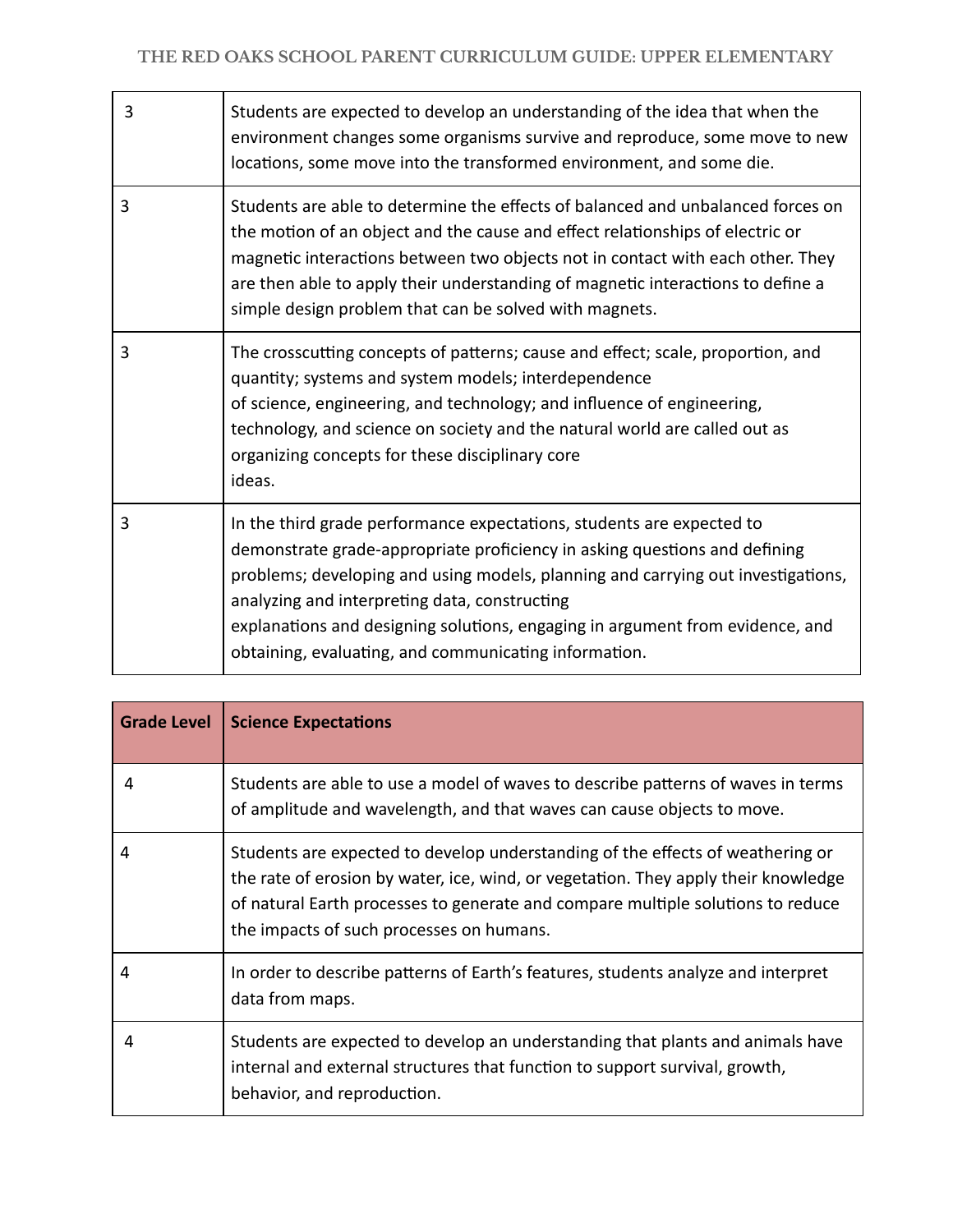| 4 | By developing a model, they describe that an object can be seen when light<br>reflected from its surface enters the eye.                                                                                                                                                                                                                                                                                                                                     |
|---|--------------------------------------------------------------------------------------------------------------------------------------------------------------------------------------------------------------------------------------------------------------------------------------------------------------------------------------------------------------------------------------------------------------------------------------------------------------|
| 4 | Students are able to use evidence to construct an explanation of the relationship<br>between the speed of an object and the energy of that object.                                                                                                                                                                                                                                                                                                           |
| 4 | Students are expected to develop an understanding that energy can be<br>transferred from place to place by sound, light, heat, and electric currents or from<br>object to object through collisions. They apply their understanding of energy to<br>design, test, and refine a device that converts energy from one form to another.                                                                                                                         |
| 4 | The crosscutting concepts of patterns; cause and effect; energy and matter;<br>systems and system models; interdependence of science, engineering, and<br>technology; and influence of engineering, technology, and science on society and<br>the natural world are called out as organizing concepts for these disciplinary core<br>ideas.                                                                                                                  |
| 4 | Students are expected to demonstrate grade-appropriate proficiency in asking<br>questions, developing and using models, planning and carrying out investigations,<br>analyzing and interpreting data, constructing explanations and designing<br>solutions, engaging in argument from evidence, and obtaining, evaluating, and<br>communicating information. Students are expected to use these practices to<br>demonstrate understanding of the core ideas. |

This school year will include two units, *How Can We Explain the Similaries and Differences Between Organisms* ? and *What is Our Evidence That We Live On a Changing Earth?* 

In How Can We Explain the Similarities and Differences Between Organisms?, students will explore variation of traits in individuals, patterns in life cycles, and how the environment can affect expression of traits. In the first focus, students will observe the variations in traits among individual lettuce plants. In the second focus question, students plan and carry out an investigation to determine how environmental factors can affect plant growth. They also explore climate regions and consider how climate can influence plant growth. In the third focus question, students investigate plant life cycles and analyze several animal life cycles to determine patterns. In the fourth focus question, students use information from a reading to learn about how variation in traits can affect reproductive success. Then, students analyze the results of a fair test about snapdragon flower color and determine that one color provides an advantage. Students also use mathematical skills to analyze how fur color affected the survival rate of mice. In the final focus question, students explore information about a research project involving Trinidadian guppies. They compare and contrast two field sites where the research occurred, and then analyze and interpret data from the study. Students use this information to support a claim about whether a trait in the guppies is primarily a result of inheritance or an environmental factor.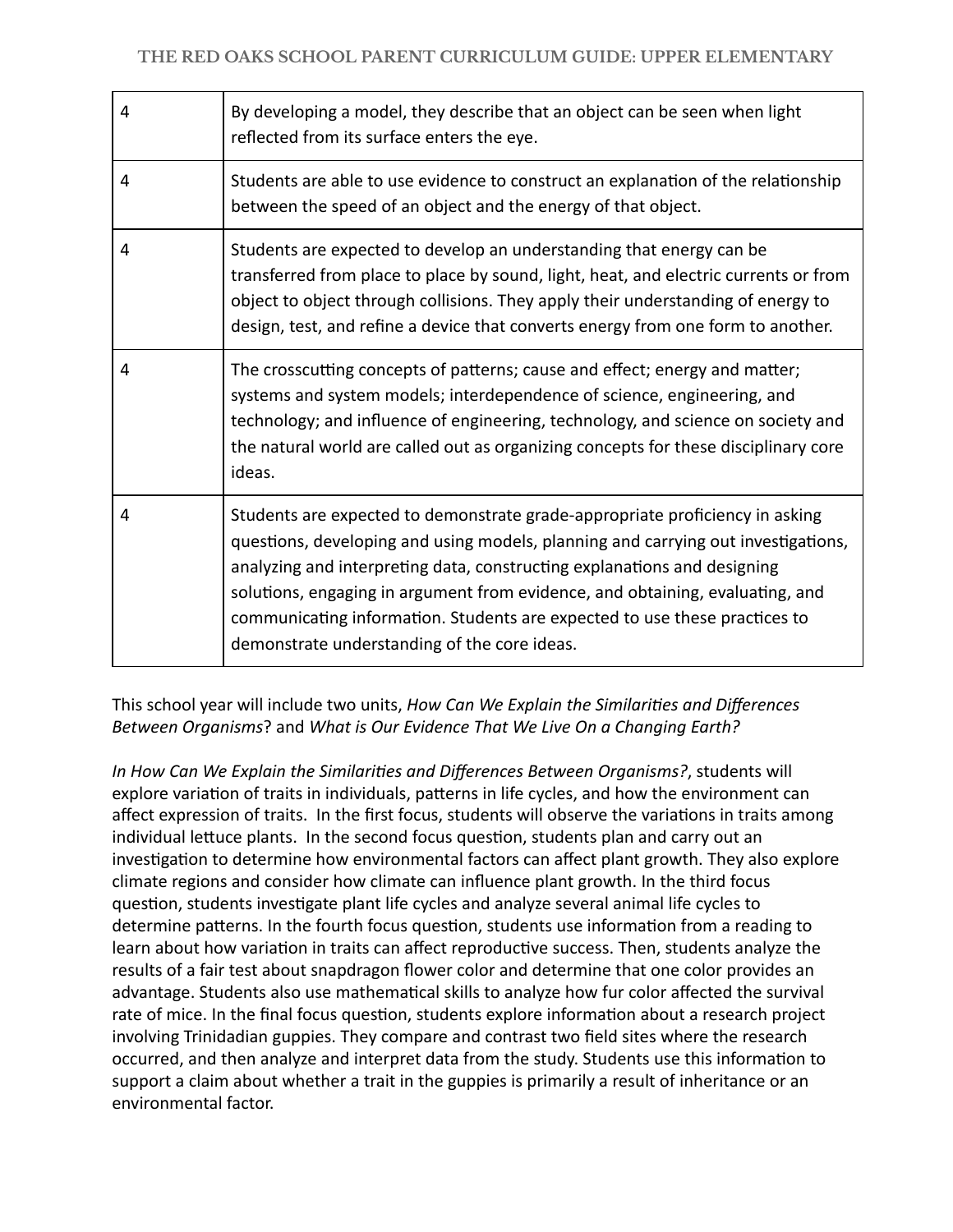In *What is Our Evidence That We Live On a Changing Earth?,* students identify, analyze, and communicate evidence that we live on a changing planet. In the first focus question, students analyze global maps to find patterns in the locations of Earth features and in the occurrence of earthquakes and volcanic eruptions. They explain how these two processes cause specific hazards to humans and compare the structure of one of those hazards, tsunami waves, to wind-driven ocean waves. In the second focus question, students define problems associated with earthquake shaking. They read about engineering solutions to such problems and design and test models of earthquake-resistant buildings. In the third focus question, students investigate additional Earth processes that affect the landscape: weathering and erosion. They use models of mountains to test the effects of rainfall, vegetation, earthquakes, wind, and glaciers on landforms. In the fourth focus question, they consider what clues can be found in rock layers to serve as evidence of past landscapes. They use the stories of two locations to create a database of evidence-landscape connections. In the science challenge, students apply what they have learned to create a museum exhibit explaining that a variety of forms of evidence tells us that we live on a changing Earth.

#### **Social Studies**

Upper Elementary students will study early American history. Geography is the foundation for the inquiry as students use different types of maps to learn about the settlement of North America. The students learn from maps and teacher prepared resources that shed light on how people live as a result of various geographical features. The topics of study for this year are based around the idea that migration sometimes requires the establishment of new systems (government, religion, gender expectations, child upbringing, education, taxes, laws, slavery, etc.). These systems change over time.

Students will explore the reasons surrounding the migration from England to the establishment of settlements in North America. They will learn about the three colonial regions as well as compare/contrast the laws, daily life, education, occupations, religious practices, and presence of slavery of each region.

As the year progresses, students will explore the causes of the American Revolution as a result of the unhappiness with being governed by a far away power. Students will learn about major events during the revolution and research key figures of the period. Students will end the year with learning about the structure of the American government. This will focus on the rights and responsibilities of citizens, the three branches of government, and purpose of key documents such as the Declaration of Independence, Bill of Rights, and the Constitution.

Upper Elementary social studies courses generally address these three areas:

● **Culture:** What are the common characteristics of different cultures? How can I approach cultural differences with a respectful attitude?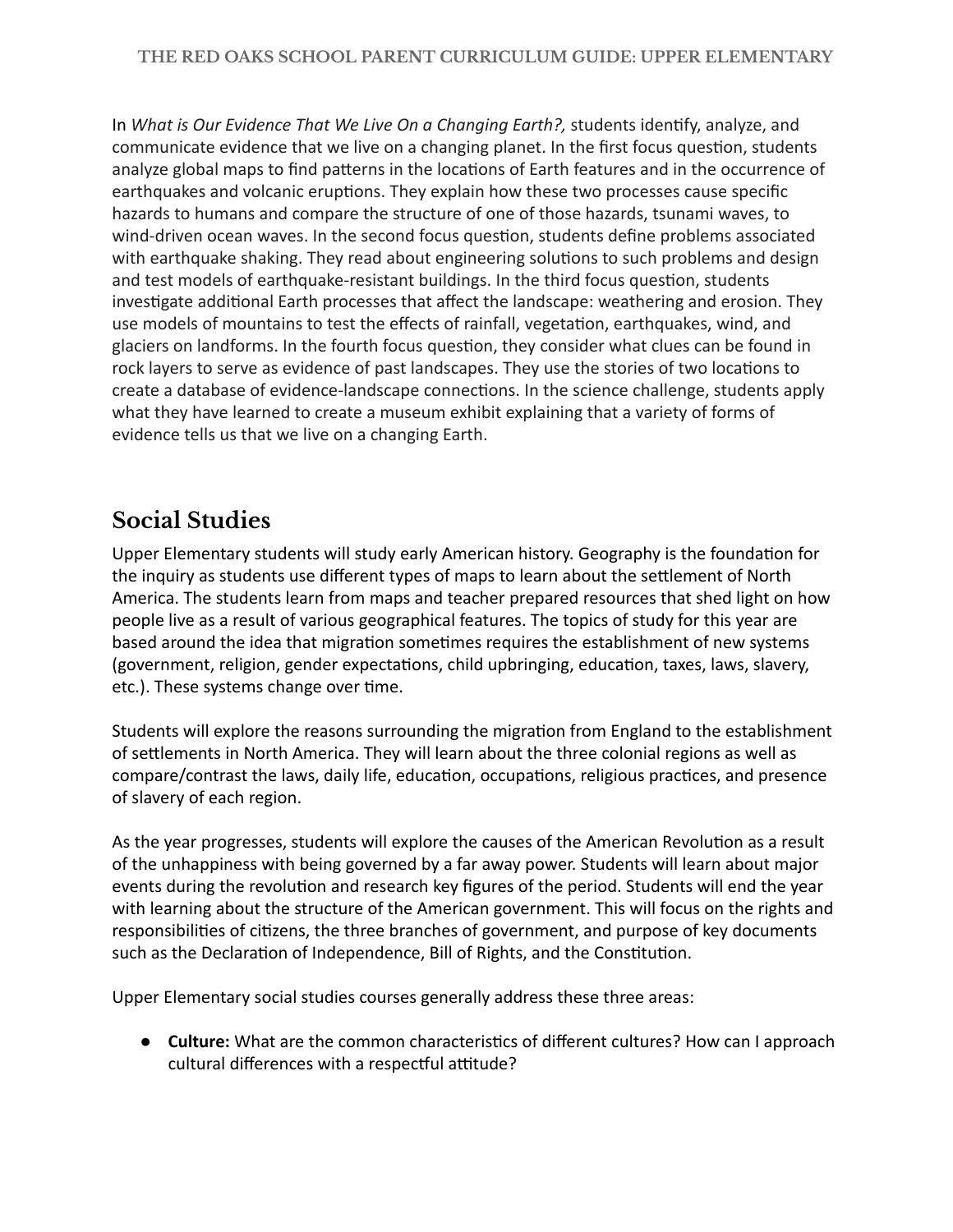- **Time, Continuity and Change:** What happened in the past? How is the past connected to the present? How do countries and cultures change over time? How are communities changing now? How might I envision change in the future?
- **People, Places, and Environments:** How are people interconnected to the natural environment? How does the geography of a place affect its culture, lifestyle, and population? How does location affect how people meet their basic needs? How can I impact my environment?

#### **Spanish**

The objectives of the Spanish program for third and fourth year students are to:

- Acquire fluency in speaking in full sentences and creating original sentences about different themes relevant to the student's life.
- $\bullet$  Speak with the correct accent, pronunciation and enunciation.
- Write sentences and paragraphs and /or create videos applying grammatical structures, idiomatic expressions and vocabulary.

Our curriculum will be based on the textbook ¡ *Avancemos!* . Each unit introduces a different theme relevant to the students' lives, building and expanding their vocabulary. Among the themes covered are date, time, weather, school, food, activities and health. In grammar, the students learn verb conjugations, the plural of nouns and articles, noun and adjective agreement and proper use of pronouns.

The students will practice their skills using their Symtalk workbooks *¡Hablemos!* This book reinforces vocabulary and grammar. Students will move towards proficiency in wring sentences and dialogue, and applying all the new vocabulary, expressions, and grammatical structures introduced in a particular unit. This year, students will set up a *Duolingo* account online where they will further practice spanish vocabulary and grammar.

This year, our area of focus will be Mexico. We will learn about this Spanish-speaking country through songs, food, cultural presentations, books, dance and geography. In addition, students will participate in role play, cultural lessons, songs, games, and the creation of a recipe book with quick Mexican recipes they can make at home like guacamole and limeade.

#### **Art**

The art program at Red Oaks offers students opportunities to explore a broad range of art making techniques while synthesizing craft and concept. Through the manipulation of materials, observation, and ongoing discussion, a foundation of conceptual and historical understanding of visual culture can be built. These explorations in self-reflection and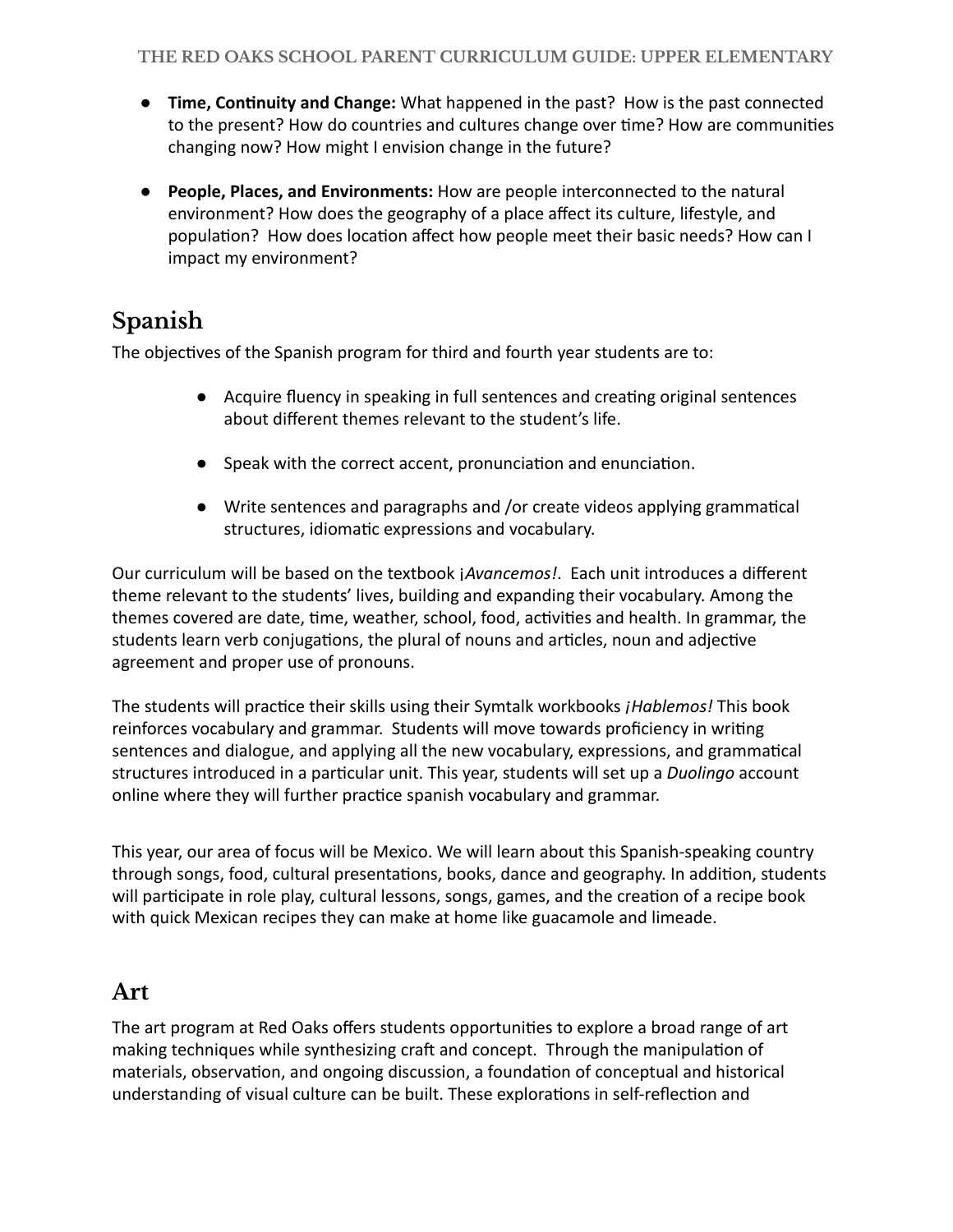communication provide tools with which students can see and respond to the world around them.

Through the fine arts program at Red Oaks, students participate in a rigorous study of the arts comprised of the following components:

- **Art production:** Involves critical thinking and imaginative processes, and the expression of the heart, mind and hand. Students gain a sense of proficiency as they are introduced to a range of art processes. Each student is given the time and space to learn about tools and techniques as well as experiment and improvise.
- **The History of Art and Visual Culture:** An integrated approach to the investigation of visual culture includes the history and contemporary application of art, design, and craft. Students develop an authentic kinship with masters of the past and present by relating their own creative process and explorations of concepts to the work of others.

The 2020-21 Upper Elementary art curriculum will be exploring drawing and painting techniques that are essential for basic elements of art and design. We will continue studying famous artists throughout history that have influenced that art world. Elements of Art and Design will play an important role in the projects created this year. Students will practice the importance of "Drawing what you see and not what you think you see" as an ongoing modo during their project building. We will deepen our understanding of shadow, light, and value and learn to create true compositions.

#### **Music**

Music at ROS is both expressive and explorative. Students consider music from a wide variety of sources in an effort to understand and foster respect for cultures extending far beyond their experiences. Simultaneously, students learn fundamental skills to engender confidence and creative spirits. Students' early musical experiences help to set the stage for the perseverance needed for later study and practice.

There are three principles that guide the music program at The Red Oaks School:

- Children respond intuively to rhythm and melody.
- Musical sounds are created by musical actions upon an instrument.
- Musical concepts are discussed only after they have been experienced.

In the Upper Elementary music program, students will learn to play the ukulele. They will expand their knowledge and skills, developing instrumental technique and exploring more creative expression in their compositions and performances. Students will strengthen their music literacy, working with advanced rhythms and extended pitch ranges. Composition activities in small groups will promote thoughtful consideration and creative application of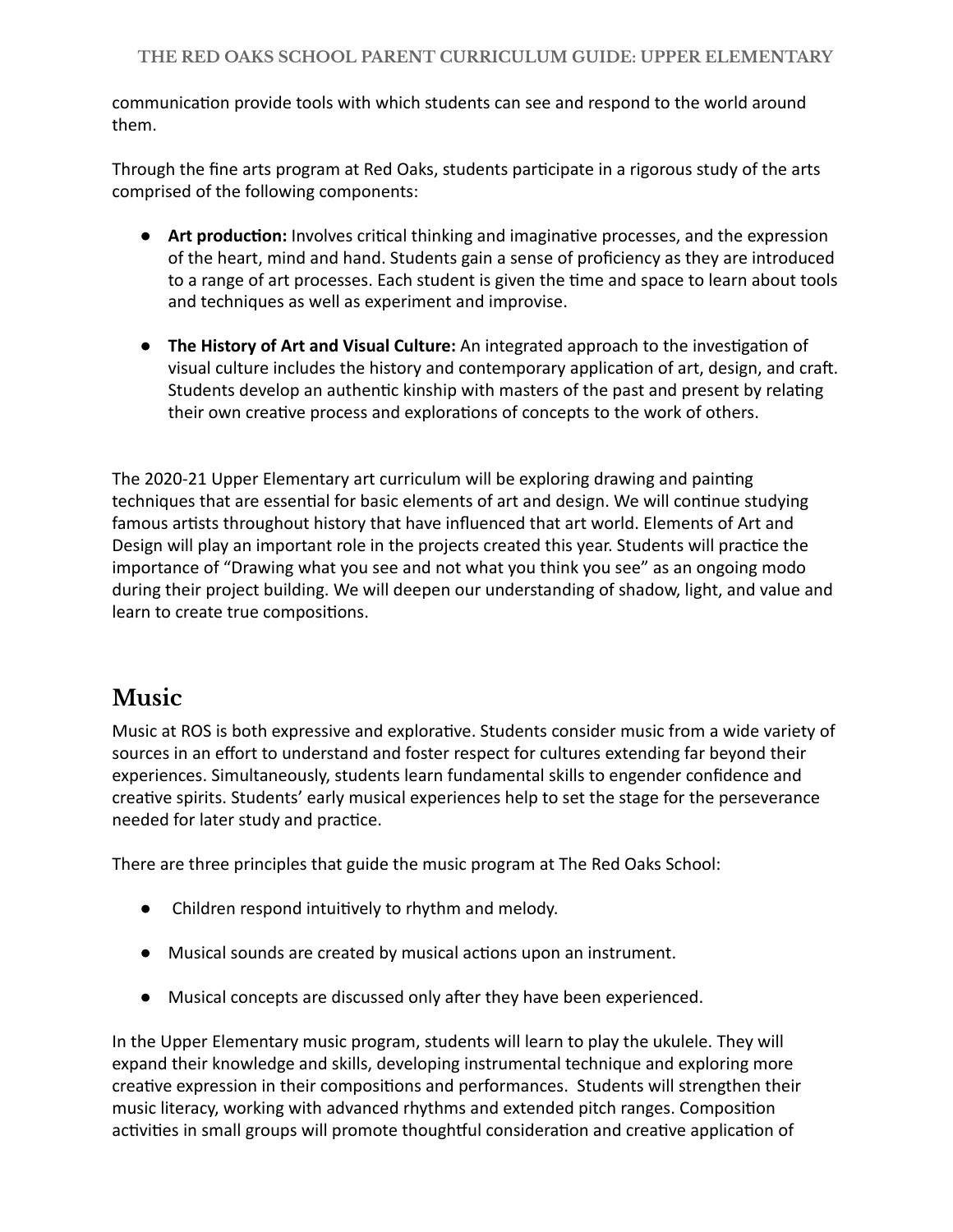learning. By reflecting on these experiences, students will grow in self-awareness and self-confidence. Throughout the year, lessons and activities will foster the development of the three artistic processes: creating, performing, and responding.

### **Physical Education**

Montessori believed that movement was the key to engagement and learning. At ROS, we take it a step further and have a deliberate and focused approach to help students realize their physical potential. Our unique PE curriculum allows for the individual needs and strengths of every child fostering a supportive yet challenging experience.

The Red Oaks Physical Education Curriculum has fitness, physical and social skill building embedded in its objectives. The objectives are:

- To increase student awareness of the benefits of exercise, nutrition, and care of the body as motivation for the practice of fitness activities.
- To increase student skills in performance of a wide variety of ball and body control movements.
- To teach students the practice of respectful negotiation in differences in opinion, respectful understanding of differences in skills, and leadership skills involving inclusion and cooperation.

Elementary students will learn a wide variety of sports, skills and dances during physical education this year. Students will have the opportunity to not only learn the skills necessary to play, but they will also dive into game concepts and strategies for each sport. We are also going to focus on the importance of physical activity and learn the benefits it has on our bodies. We will be practicing social distance but still maintaining the fun and energy of previous years. -

#### **Yoga**

Children are so open to the ancient science of Yoga, which is both a physical and meditative approach to overall wellness. Each class offers Yoga Poses, Breathing Techniques, Visualization and Relaxation, and Silence.

The benefits of Yoga give each child the opportunity to:

- Experience the physical and subtle benefits it brings to each system of the body
- Increase the ability to focus and concentrate
- Build confidence and self esteem in a non-competitive environment
- Deepen respect and patience with oneself and others
- Improve flexibility and balance
- Still the mind and body